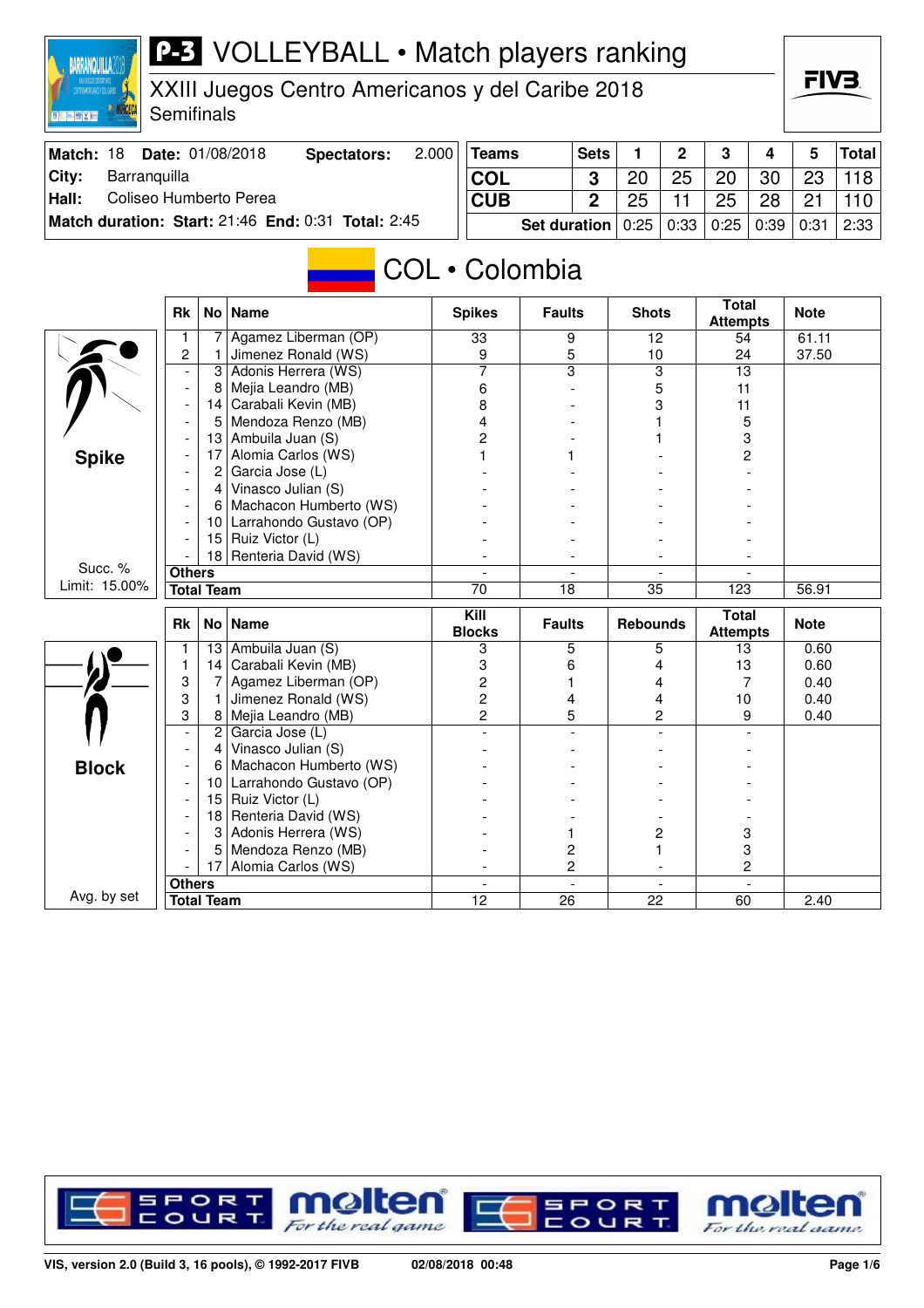## FIV3 XXIII Juegos Centro Americanos y del Caribe 2018 **Semifinals DRESSE Match: 18 Date: 01/08/2018 Spectators: 2.000 Teams Sets 1 2 3 4 5 Total City: Barranquilla COL**  $3 \mid 20$ 25 20 30 23 118 **Hall:** Coliseo Humberto Perea **CUB 2** 25 25 28 11 21 110 **Match duration: Start:** 21:46 **End:** 0:31 **Total:** 2:45 **Set duration** 0:25 0:33 0:25 0:39 0:31 2:33 COL • Colombia **Total** Rk No Name **Aces Faults** Serve **Attempts Note Hits** 1 1 Jimenez Ronald (WS) 2 5 12 19 0.40<br>
2 8 Mejia Leandro (MB) 1 1 1 4 16 0.20 2 8 Mejia Leandro (MB) 1 1 14 16 0.20  $\begin{array}{c|c|c|c|c|c|c|c|c} \hline 2 & 3 & \text{Adonis Herrera (WS)} & & & & 1 & & 2 & 13 & 16 \\ 2 & 7 & \text{Aaamez Liberman (OP)} & & & 1 & & 10 & & 11 & 22 \ \hline \end{array}$ Agamez Liberman (OP)  $\begin{array}{|c|c|c|c|c|c|c|c|} \hline \end{array}$  10  $\begin{array}{|c|c|c|c|c|} \hline \end{array}$  11  $\begin{array}{|c|c|c|c|c|c|} \hline \end{array}$  22  $\begin{array}{|c|c|c|c|c|} \hline \end{array}$  0.20  $2$  Garcia Jose (L)  $-$  6 Machacon Humberto (WS) - 10 Larrahondo Gustavo (OP) - - - - - 15 Ruiz Victor (L) - - - - **Serve** Alomia Carlos (WS)  $\overline{4}$  -  $\overline{4}$  4  $-$  | 18 | Renteria David (WS) - 13 Ambuila Juan (S) - 2 20 22 - 4 Vinasco Julian (S) - 1 3 4<br>- 5 Mendoza Renzo (MB) - - 1 3 4 - 5 Mendoza Renzo (MB) - 1 3 4<br>- 14 Carabali Kevin (MB) - 3 3 7 10 - 14 Carabali Kevin (MB) - 3 7 10 **Others** - - - - Avg. by set **Total Team** 5 25 87 117 1.00 **Team** Opponent errors & Team faults 31 11 42 **Attempts Note** Rk No Name **Receptions** Receptions **Receptions** Receptions **Receptions** 1 15 Ruiz Victor (L) 8 2 1 1 11 1.60<br>
2 2 Garcia Jose (L) 7 2 2 11 1.40 2 Garcia Jose (L) 7 | 2 | 2 | 11 | 1.40  $\frac{1}{\sqrt{2}}$ 3 3 Adonis Herrera (WS) 6 8 2 16 1.20<br>
4 8 Meija Leandro (MB) 3 4 1 8 0.60 4 8 Mejia Leandro (MB) 3 4 1 8 0.60<br>5 7 Agamez Liberman (OP) 2 3 3 8 0.40 5 7 Agamez Liberman (OP) 2 3 3 8 0.40 1 1 | 1 | 1 | 1 | 1 | 1 | 1 | 0.20<br>
6 | 1 | Jimenez Ronald (WS) | 1 | 1 | 3 | 2 | 6 | 0.20 1 Jimenez Ronald (WS) 1 1 3 2 6 - 6 Machacon Humberto (WS) - - - - **Dig**  $-$  10 Larrahondo Gustavo (OP)  $-$  | 18 | Renteria David (WS)  $-$  |  $-$  |  $-$

**P-3** VOLLEYBALL • Match players ranking



- 13 Ambuila Juan (S) - 3 1 4

**Others** - - - -

14 Carabali Kevin (MB)  $\begin{array}{|c|c|c|c|c|c|c|c|} \hline \text{1} & \text{1} & \text{1} & \text{1} & \text{1} & \text{1} \\ \hline \text{17} & \text{Alomia Carlos (WS)} & & & & & \text{1} & \text{1} & \text{1} & \text{1} & \text{1} & \text{1} \\ \hline \end{array}$ - 17 Alomia Carlos (WS) - 1 - 1

**Total Team 28 29 12 69 5.60** 

Avg. by set

**BARRANQUILLA2018** 

 $-$  5 Mendoza Renzo (MB)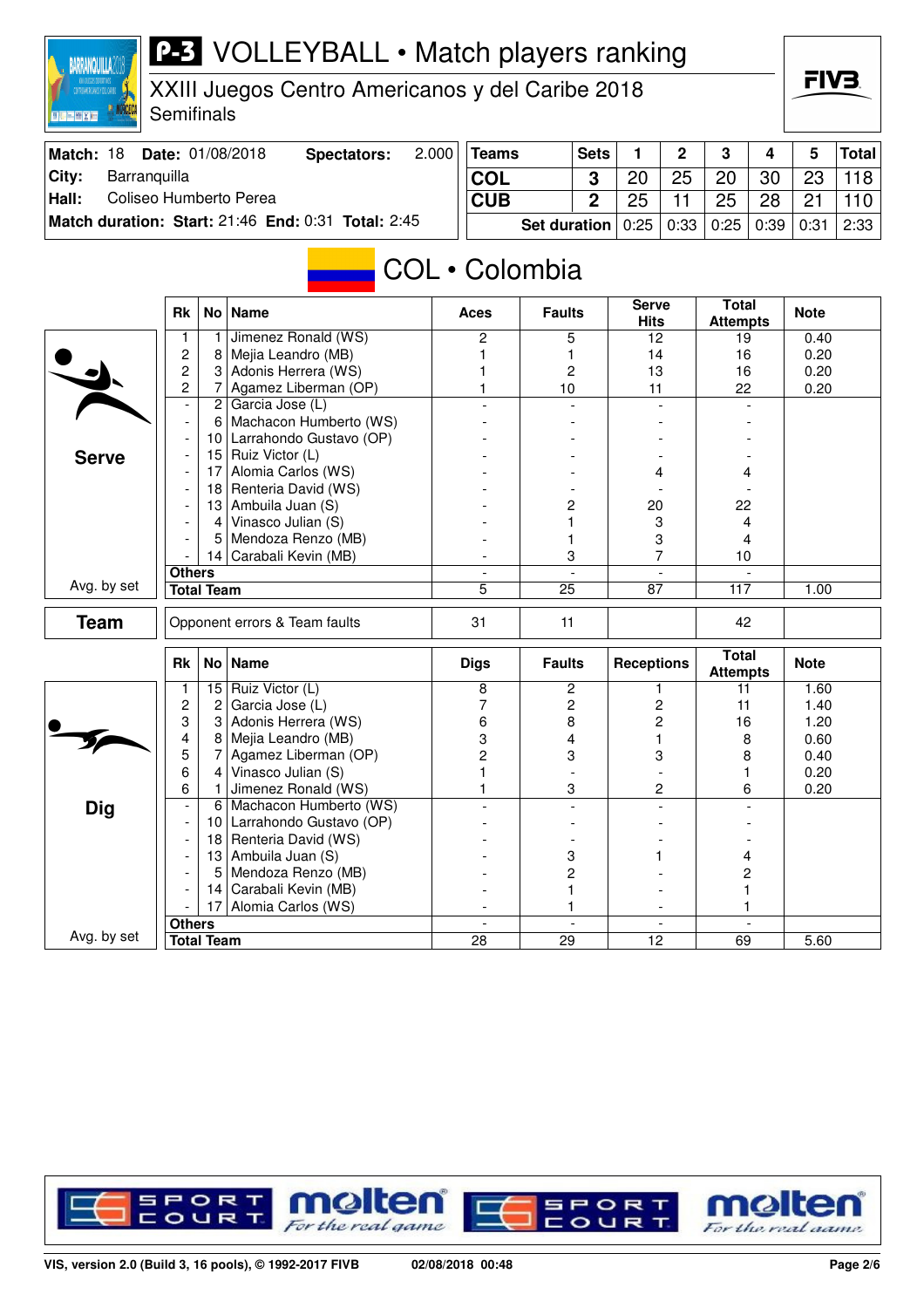## **P-3** VOLLEYBALL • Match players ranking

XXIII Juegos Centro Americanos y del Caribe 2018

**Semifinals** 

**BARRANQUILLA2018** 

**INTERNATION** 

| Match: 18 | <b>Date: 01/08/2018</b>                            | Spectators: | 2.000                                                            | <b>Teams</b> | <b>Sets</b> |                | $\Omega$ | 3  |                      |    | <b>Total</b> |
|-----------|----------------------------------------------------|-------------|------------------------------------------------------------------|--------------|-------------|----------------|----------|----|----------------------|----|--------------|
| City:     | Barranquilla                                       |             |                                                                  | <b>COL</b>   |             | 2 <sup>c</sup> | 25       | 20 | 30                   | 23 | 118          |
| Hall:     | Coliseo Humberto Perea                             |             |                                                                  | <b>CUB</b>   |             | 25             |          | 25 | 28                   | 21 |              |
|           | Match duration: Start: 21:46 End: 0:31 Total: 2:45 |             | <b>Set duration</b>   $0.25$   $0.33$   $0.25$   $0.39$   $0.31$ |              |             |                |          |    | $\vert$ 2:33 $\vert$ |    |              |

## COL • Colombia

|                          | <b>Rk</b>                |                   | No   Name                  | <b>Running</b><br><b>Sets</b>     | <b>Faults</b>  | <b>Still</b><br><b>Sets</b> | <b>Total</b><br><b>Attempts</b> | <b>Note</b> |
|--------------------------|--------------------------|-------------------|----------------------------|-----------------------------------|----------------|-----------------------------|---------------------------------|-------------|
|                          | 1                        | 13                | Ambuila Juan (S)           | 19                                | $\overline{2}$ | 94                          | 115                             | 3.80        |
| $\overline{\mathcal{L}}$ |                          | 1                 | Jimenez Ronald (WS)        |                                   |                |                             |                                 |             |
|                          | $\overline{\phantom{a}}$ | 2                 | Garcia Jose (L)            |                                   |                |                             |                                 |             |
|                          | $\blacksquare$           | 3                 | Adonis Herrera (WS)        |                                   |                |                             |                                 |             |
|                          | $\overline{\phantom{a}}$ | 4                 | Vinasco Julian (S)         |                                   |                |                             |                                 |             |
|                          | $\blacksquare$           | 5                 | Mendoza Renzo (MB)         |                                   |                |                             |                                 |             |
|                          | $\blacksquare$           | 6                 | Machacon Humberto (WS)     |                                   |                |                             |                                 |             |
| <b>Set</b>               |                          | 7                 | Agamez Liberman (OP)       |                                   |                | 2                           | 2                               |             |
|                          |                          | 8                 | Mejia Leandro (MB)         |                                   |                |                             |                                 |             |
|                          |                          | 10 <sup>1</sup>   | Larrahondo Gustavo (OP)    |                                   |                |                             |                                 |             |
|                          |                          | 14                | Carabali Kevin (MB)        |                                   |                |                             |                                 |             |
|                          |                          | 15 <sub>1</sub>   | Ruiz Victor (L)            |                                   |                |                             |                                 |             |
|                          |                          | 17                | Alomia Carlos (WS)         |                                   |                |                             |                                 |             |
|                          |                          |                   | 18 Renteria David (WS)     |                                   |                |                             |                                 |             |
|                          | <b>Others</b>            |                   |                            |                                   |                |                             |                                 |             |
| Avg. by set              |                          | <b>Total Team</b> |                            | $\overline{2}$<br>$\overline{19}$ |                | 121<br>100                  |                                 | 3.80        |
|                          |                          |                   |                            |                                   |                |                             |                                 |             |
|                          |                          |                   |                            |                                   |                | <b>Serve</b>                | <b>Total</b>                    |             |
|                          | <b>Rk</b>                |                   | No   Name                  | <b>Excellents</b>                 | <b>Faults</b>  | <b>Receptions</b>           | <b>Attempts</b>                 | <b>Note</b> |
|                          | 1                        | 3                 | Adonis Herrera (WS)        | 32                                | 3              | 17                          | 52                              | 55.77       |
|                          |                          | 1                 | Jimenez Ronald (WS)        | 9                                 | $\overline{2}$ | 8                           | 19                              |             |
|                          |                          | 2                 | Garcia Jose (L)            | 11                                | 3              | 4                           | 18                              |             |
|                          |                          | 17                | Alomia Carlos (WS)         | 4                                 |                | 4                           | 8                               |             |
|                          | $\overline{\phantom{a}}$ | 5                 | Mendoza Renzo (MB)         | 2                                 |                |                             | 3                               |             |
|                          |                          | 18                | Renteria David (WS)        |                                   |                | 2                           | $\overline{c}$                  |             |
|                          |                          | 8                 | Mejia Leandro (MB)         |                                   |                |                             |                                 |             |
| <b>Reception</b>         |                          | $\overline{4}$    | Vinasco Julian (S)         |                                   |                |                             |                                 |             |
|                          |                          | $6 \mid$          | Machacon Humberto (WS)     |                                   |                |                             |                                 |             |
|                          |                          | 7                 | Agamez Liberman (OP)       |                                   |                |                             |                                 |             |
|                          |                          |                   | 10 Larrahondo Gustavo (OP) |                                   |                |                             |                                 |             |
|                          |                          | 13                | Ambuila Juan (S)           |                                   |                |                             |                                 |             |
|                          |                          | 14                | Carabali Kevin (MB)        |                                   |                |                             |                                 |             |
|                          |                          |                   | 15 Ruiz Victor (L)         |                                   |                |                             |                                 |             |
| Eff. %<br>Limit: 20.00%  | <b>Others</b>            | <b>Total Team</b> |                            | 59                                | 8              | 36                          | 103                             | 49.51       |



FIV<sub>3</sub>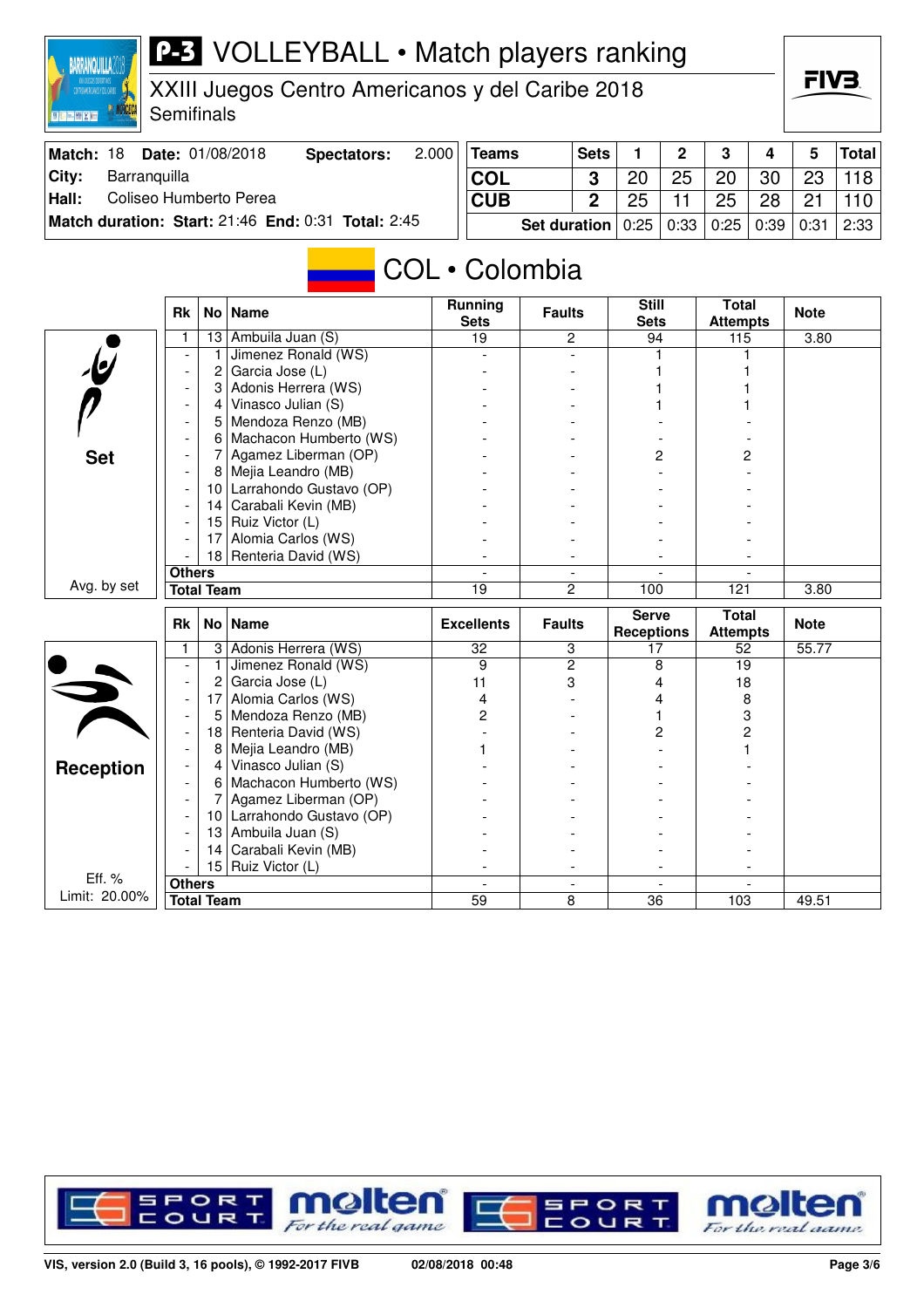| <b>P-3</b> VOLLEYBALL • Match players ranking<br><b>BARRANQUILLA</b><br>XXIII Juegos Centro Americanos y del Caribe 2018<br><b>JUNA JN FRANCHIKOTT</b><br>Semifinals |                           |                   |                                                    |                |                                    |                     |    |                 |                                                    |                                 |      | FIV3.        |       |  |  |
|----------------------------------------------------------------------------------------------------------------------------------------------------------------------|---------------------------|-------------------|----------------------------------------------------|----------------|------------------------------------|---------------------|----|-----------------|----------------------------------------------------|---------------------------------|------|--------------|-------|--|--|
| 图 <mark>机 [mi] (图 ) ( ) (</mark> )                                                                                                                                   |                           |                   |                                                    |                |                                    |                     |    |                 |                                                    |                                 |      |              |       |  |  |
| 2.000<br>Match: 18<br>Date: 01/08/2018<br><b>Teams</b><br><b>Sets</b><br>1<br>2<br>3<br><b>Spectators:</b><br>4                                                      |                           |                   |                                                    |                |                                    |                     |    |                 |                                                    |                                 |      | 5            | Total |  |  |
| City:<br>Barranquilla                                                                                                                                                |                           |                   |                                                    |                | <b>COL</b>                         |                     | 3  | 20              | 25                                                 | 20                              | 30   | 23           | 118   |  |  |
| Hall:<br>Coliseo Humberto Perea                                                                                                                                      |                           | <b>CUB</b>        |                                                    | $\overline{2}$ | 25                                 | 11                  | 25 | 28              | 21                                                 | 110                             |      |              |       |  |  |
|                                                                                                                                                                      |                           |                   |                                                    |                |                                    |                     |    |                 |                                                    |                                 |      |              |       |  |  |
|                                                                                                                                                                      |                           |                   | Match duration: Start: 21:46 End: 0:31 Total: 2:45 |                |                                    | <b>Set duration</b> |    | 0:25            | 0:33                                               | 0:25                            | 0:39 | 0:31         | 2:33  |  |  |
| $CUB \cdot Cuba$                                                                                                                                                     |                           |                   |                                                    |                |                                    |                     |    |                 |                                                    |                                 |      |              |       |  |  |
|                                                                                                                                                                      | <b>Rk</b>                 | No                | <b>Name</b>                                        |                | <b>Spikes</b>                      | <b>Faults</b>       |    | <b>Shots</b>    |                                                    | <b>Total</b><br><b>Attempts</b> |      | <b>Note</b>  |       |  |  |
|                                                                                                                                                                      | 1                         | 18                | Lopez Miguel (WS)                                  |                | 24                                 | 5                   |    |                 | 4                                                  | 33                              |      | 72.73        |       |  |  |
|                                                                                                                                                                      | $\overline{c}$            | 3                 | Yant Marlon (WS)                                   |                | 17                                 | 6                   |    | 10              |                                                    | 33                              |      | 51.52        |       |  |  |
|                                                                                                                                                                      |                           | 2<br>10           | Mergarejo Osniel (WS)<br>Gutierrez Miguel (OP)     |                | $\overline{2}$<br>4<br>4<br>6<br>5 |                     |    | 5               |                                                    | 11<br>11                        |      |              |       |  |  |
|                                                                                                                                                                      |                           | 9                 | Osoria Livan (MB)                                  |                |                                    |                     | 1  |                 |                                                    |                                 | 6    |              |       |  |  |
|                                                                                                                                                                      |                           | 5                 | Concepcion Javier (MB)                             | 3              |                                    |                     |    |                 | 2                                                  | 6                               |      |              |       |  |  |
|                                                                                                                                                                      |                           | 17                | Alonso Roamy (MB)                                  |                |                                    |                     |    |                 |                                                    |                                 |      |              |       |  |  |
| <b>Spike</b>                                                                                                                                                         |                           | 13                | Romero Jose (OP)                                   |                |                                    |                     |    |                 |                                                    |                                 |      |              |       |  |  |
|                                                                                                                                                                      |                           |                   | Masso José (MB)                                    |                |                                    |                     |    |                 |                                                    |                                 |      |              |       |  |  |
|                                                                                                                                                                      |                           | 4                 | Jimenez Javier (WS)                                |                |                                    |                     |    |                 |                                                    |                                 |      |              |       |  |  |
|                                                                                                                                                                      |                           | 7                 | Garcia Yonder (L)                                  |                |                                    |                     |    |                 |                                                    |                                 |      |              |       |  |  |
|                                                                                                                                                                      |                           | 11                | Taboada Livan (S)                                  |                |                                    |                     |    |                 |                                                    |                                 |      |              |       |  |  |
|                                                                                                                                                                      |                           | 14                | Goide Adrian (S)                                   |                |                                    |                     |    |                 |                                                    |                                 |      |              |       |  |  |
| Succ. %                                                                                                                                                              | Salazar Lionnis (L)<br>19 |                   |                                                    |                |                                    |                     |    |                 |                                                    |                                 |      |              |       |  |  |
| Limit: 15.00%                                                                                                                                                        | <b>Others</b>             | <b>Total Team</b> |                                                    |                | 60                                 | $\overline{19}$     |    | $\overline{23}$ |                                                    | 102                             |      | 58.82        |       |  |  |
|                                                                                                                                                                      |                           |                   |                                                    |                |                                    |                     |    |                 |                                                    |                                 |      |              |       |  |  |
|                                                                                                                                                                      | <b>Rk</b>                 | <b>No</b>         | <b>Name</b>                                        |                | Kill<br><b>Blocks</b>              | <b>Faults</b>       |    |                 | <b>Total</b><br><b>Rebounds</b><br><b>Attempts</b> |                                 |      | <b>Note</b>  |       |  |  |
|                                                                                                                                                                      | 1                         | $\overline{c}$    | Mergarejo Osniel (WS)                              |                | 6                                  | 3                   |    |                 | 4                                                  | 13                              |      | 1.20         |       |  |  |
|                                                                                                                                                                      | $\overline{c}$            | 9                 | Osoria Livan (MB)                                  |                | 4                                  | 7                   |    |                 | 4                                                  | 15                              |      | 0.80         |       |  |  |
|                                                                                                                                                                      | 3                         | 18                | Lopez Miguel (WS)                                  |                | 3                                  | 6                   |    |                 | 4                                                  | 13                              |      | 0.60         |       |  |  |
|                                                                                                                                                                      | 4<br>4                    | 14<br>5           | Goide Adrian (S)<br>Concepcion Javier (MB)         |                |                                    | 2<br>11             |    |                 | 4                                                  | 4                               |      | 0.20<br>0.20 |       |  |  |
|                                                                                                                                                                      |                           |                   | Masso José (MB)                                    |                |                                    |                     |    |                 |                                                    | 16                              |      |              |       |  |  |
|                                                                                                                                                                      |                           | 4                 | Jimenez Javier (WS)                                |                |                                    |                     |    |                 |                                                    |                                 |      |              |       |  |  |
| <b>Block</b>                                                                                                                                                         |                           |                   | Garcia Yonder (L)                                  |                |                                    |                     |    |                 |                                                    |                                 |      |              |       |  |  |
|                                                                                                                                                                      |                           | 11                | Taboada Livan (S)                                  |                |                                    |                     |    |                 |                                                    |                                 |      |              |       |  |  |
|                                                                                                                                                                      |                           | 13                | Romero Jose (OP)                                   |                |                                    |                     |    |                 |                                                    |                                 |      |              |       |  |  |
|                                                                                                                                                                      |                           | 19                | Salazar Lionnis (L)                                |                |                                    |                     |    |                 |                                                    |                                 |      |              |       |  |  |
|                                                                                                                                                                      |                           | 10                | Gutierrez Miguel (OP)                              |                |                                    | 2                   |    |                 | 3                                                  | 5                               |      |              |       |  |  |
|                                                                                                                                                                      |                           | 3                 | Yant Marlon (WS)                                   |                |                                    | 4                   |    |                 | 3                                                  | 7                               |      |              |       |  |  |
|                                                                                                                                                                      |                           | 17                | Alonso Roamy (MB)                                  |                |                                    | 1                   |    |                 |                                                    |                                 |      |              |       |  |  |
| Avg. by set                                                                                                                                                          | <b>Others</b>             |                   |                                                    |                | 15                                 | 36                  |    |                 |                                                    |                                 |      |              |       |  |  |
|                                                                                                                                                                      | <b>Total Team</b>         |                   |                                                    |                |                                    |                     |    | 23              |                                                    | 74                              |      | 3.00         |       |  |  |

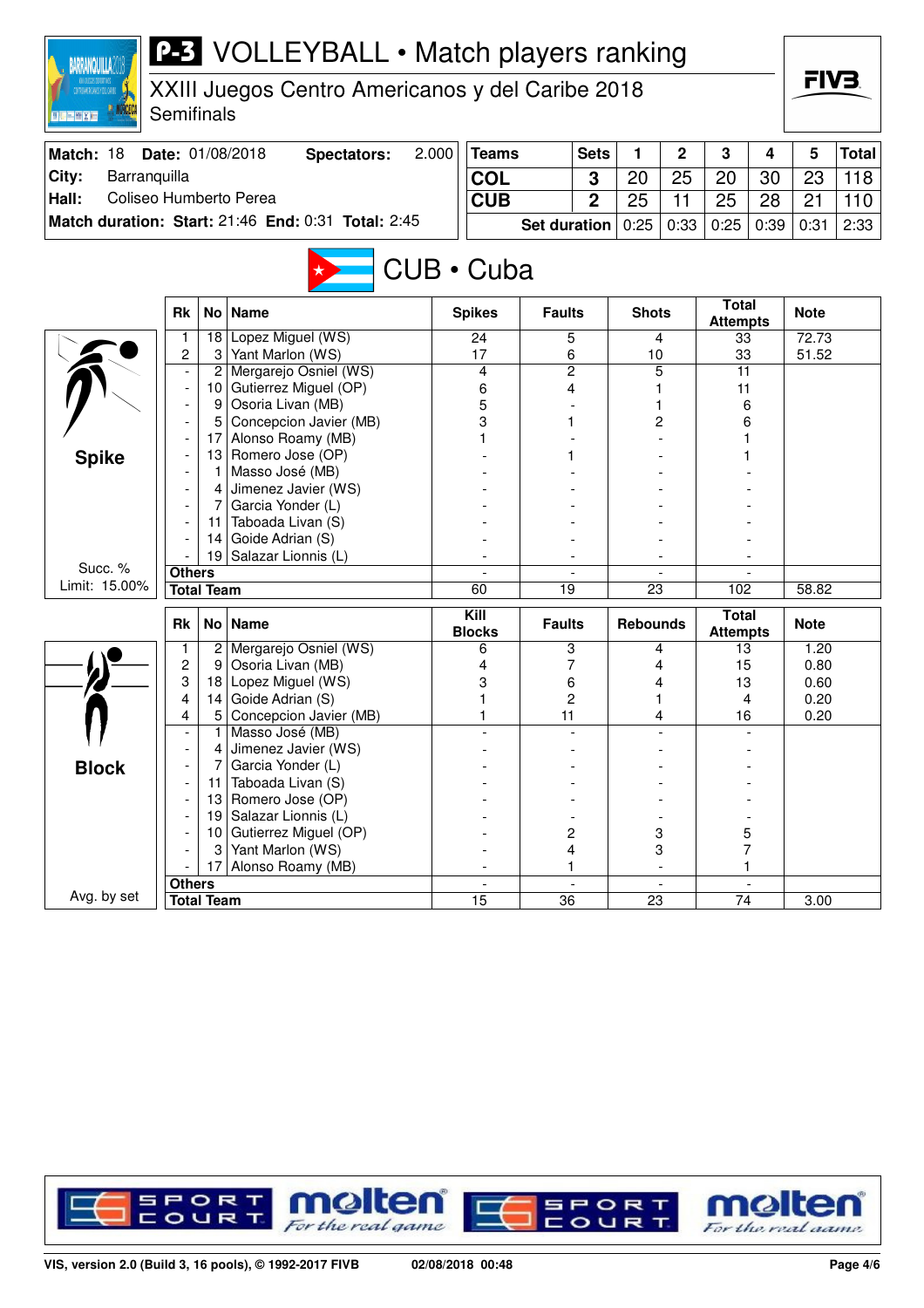| <b>BARRANQUILLA</b>                                                                                                       |                                                      |                   | <b>P-3</b> VOLLEYBALL • Match players ranking      |  |                          |                     |                |                               |                |                                 |                |              |              |
|---------------------------------------------------------------------------------------------------------------------------|------------------------------------------------------|-------------------|----------------------------------------------------|--|--------------------------|---------------------|----------------|-------------------------------|----------------|---------------------------------|----------------|--------------|--------------|
| <b>STEDAMERICANOS Y DEL CARIBE</b>                                                                                        | XXIII Juegos Centro Americanos y del Caribe 2018     |                   |                                                    |  |                          |                     |                |                               |                |                                 |                |              | FIV3.        |
| 图 K-[m] (图 ) ( ) ( )                                                                                                      | Semifinals                                           |                   |                                                    |  |                          |                     |                |                               |                |                                 |                |              |              |
| 2.000<br>Match: 18<br>Date: 01/08/2018<br><b>Teams</b><br><b>Sets</b><br>1<br>$\mathbf 2$<br>3<br><b>Spectators:</b><br>4 |                                                      |                   |                                                    |  |                          |                     |                |                               |                |                                 |                | 5            | <b>Total</b> |
|                                                                                                                           |                                                      |                   |                                                    |  | <b>COL</b>               |                     |                | 20                            | 25             |                                 |                | 23           | 118          |
| City:<br>Barranquilla<br>Coliseo Humberto Perea<br>Hall:                                                                  |                                                      |                   |                                                    |  |                          |                     | 3              |                               |                | 20<br>30                        |                |              |              |
|                                                                                                                           |                                                      |                   | Match duration: Start: 21:46 End: 0:31 Total: 2:45 |  | <b>CUB</b>               |                     | 2              | 25                            | 11             | 25                              | 28             | 21           | 110          |
|                                                                                                                           |                                                      |                   |                                                    |  |                          | <b>Set duration</b> |                | 0:25                          | 0:33           | 0:25                            | 0:39           | 0:31         | 2:33         |
| CUB · Cuba                                                                                                                |                                                      |                   |                                                    |  |                          |                     |                |                               |                |                                 |                |              |              |
|                                                                                                                           | <b>Rk</b>                                            | No <sub>1</sub>   | <b>Name</b>                                        |  | Aces                     | <b>Faults</b>       |                | <b>Serve</b><br><b>Hits</b>   |                | <b>Total</b><br><b>Attempts</b> |                | <b>Note</b>  |              |
|                                                                                                                           |                                                      | 18                | Lopez Miguel (WS)                                  |  | 2                        | 4                   |                | 17                            |                | 23                              |                | 0.40         |              |
|                                                                                                                           | 1                                                    | 9                 | Osoria Livan (MB)                                  |  | $\overline{c}$           | 4                   |                | 12                            |                | 18                              |                | 0.40         |              |
|                                                                                                                           | 3<br>$\overline{\phantom{a}}$                        | 2                 | Mergarejo Osniel (WS)<br>Masso José (MB)           |  | 1                        | 1                   |                | 11                            |                | 13                              |                | 0.20         |              |
|                                                                                                                           |                                                      | 4                 | Jimenez Javier (WS)                                |  |                          |                     |                | $\overline{\phantom{a}}$<br>2 |                |                                 |                |              |              |
|                                                                                                                           |                                                      | 7                 | Garcia Yonder (L)                                  |  |                          |                     |                |                               |                | 2<br>5                          |                |              |              |
|                                                                                                                           |                                                      |                   | 10 Gutierrez Miguel (OP)                           |  |                          |                     |                |                               | 5              |                                 |                |              |              |
| <b>Serve</b>                                                                                                              |                                                      | 11                | Taboada Livan (S)                                  |  |                          |                     |                |                               |                |                                 |                |              |              |
|                                                                                                                           |                                                      |                   | 13 Romero Jose (OP)                                |  |                          |                     |                |                               |                |                                 |                |              |              |
|                                                                                                                           | Alonso Roamy (MB)<br>17<br>Salazar Lionnis (L)<br>19 |                   |                                                    |  |                          |                     |                |                               |                |                                 |                |              |              |
|                                                                                                                           |                                                      |                   |                                                    |  |                          |                     |                |                               |                |                                 |                |              |              |
|                                                                                                                           |                                                      | 14                | Goide Adrian (S)                                   |  |                          | 1                   |                | 22<br>13                      |                | 23<br>14                        |                |              |              |
|                                                                                                                           |                                                      | 5<br>3            | Concepcion Javier (MB)<br>Yant Marlon (WS)         |  |                          | 1                   |                |                               |                |                                 |                |              |              |
|                                                                                                                           | <b>Others</b>                                        |                   |                                                    |  |                          | 4                   |                | 8                             |                | 12                              |                |              |              |
| Avg. by set                                                                                                               |                                                      | <b>Total Team</b> |                                                    |  | 5                        | $\overline{15}$     |                | 91                            |                | 111                             |                | 1.00         |              |
| <b>Team</b>                                                                                                               |                                                      |                   | Opponent errors & Team faults                      |  | 7<br>30                  |                     |                |                               |                | 37                              |                |              |              |
|                                                                                                                           | <b>Rk</b>                                            |                   | No   Name                                          |  | <b>Digs</b>              | <b>Faults</b>       |                | <b>Receptions</b>             |                | <b>Total</b><br><b>Attempts</b> |                | <b>Note</b>  |              |
|                                                                                                                           |                                                      | 18                | Lopez Miguel (WS)                                  |  | 6                        | 5                   |                |                               | 7              | 18                              |                | 1.20         |              |
|                                                                                                                           | 1                                                    | 7                 | Garcia Yonder (L)                                  |  | 6                        | 5                   |                | 3                             |                | 14                              |                | 1.20         |              |
|                                                                                                                           | 3                                                    | 2                 | Mergarejo Osniel (WS)                              |  | 3                        | 4                   |                | 6                             |                | 13                              |                | 0.60         |              |
|                                                                                                                           | 3<br>5                                               | 3<br>9            | Yant Marlon (WS)<br>Osoria Livan (MB)              |  | 3<br>2                   | 3                   |                | 1<br>3                        |                | 7<br>6                          |                | 0.60<br>0.40 |              |
|                                                                                                                           | 6                                                    |                   | Concepcion Javier (MB)                             |  |                          |                     |                | 6                             |                | 8                               |                | 0.20         |              |
|                                                                                                                           | 6                                                    | 14                | Goide Adrian (S)                                   |  |                          | 4                   |                |                               | 9              | 14                              |                | 0.20         |              |
| <b>Dig</b>                                                                                                                | 6                                                    | 13                | Romero Jose (OP)                                   |  |                          | 1                   |                |                               |                |                                 | $\overline{c}$ | 0.20         |              |
|                                                                                                                           |                                                      |                   | Masso José (MB)                                    |  |                          |                     |                |                               | 1              |                                 | 1              |              |              |
|                                                                                                                           |                                                      | 11                | Taboada Livan (S)                                  |  |                          |                     |                |                               |                |                                 |                |              |              |
|                                                                                                                           |                                                      | 17                | Alonso Roamy (MB)                                  |  |                          |                     |                |                               |                |                                 |                |              |              |
|                                                                                                                           |                                                      | 19 <sub>1</sub>   | Salazar Lionnis (L)                                |  |                          |                     |                |                               |                |                                 |                |              |              |
|                                                                                                                           |                                                      | 4                 | Jimenez Javier (WS)                                |  |                          | 1                   |                | 1                             |                |                                 | $\overline{c}$ |              |              |
|                                                                                                                           | <b>Others</b>                                        | 10                | Gutierrez Miguel (OP)                              |  | $\overline{\phantom{a}}$ | 3                   | $\blacksquare$ |                               | $\blacksquare$ |                                 | 4              |              |              |
| Avg. by set                                                                                                               |                                                      | <b>Total Team</b> |                                                    |  | $\overline{23}$          | $\overline{28}$     |                | $\overline{38}$               |                | 89                              |                | 4.60         |              |